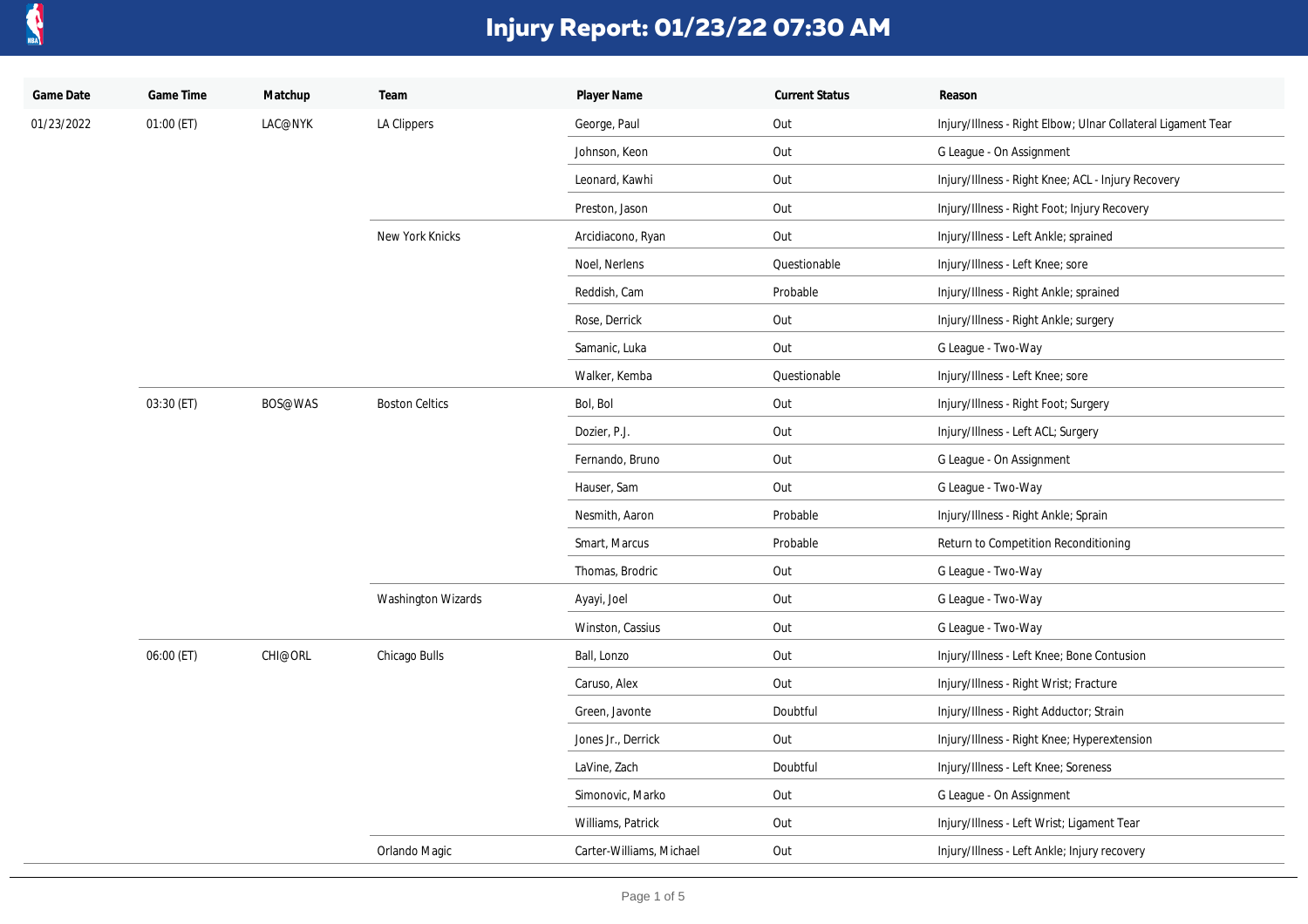

| Game Date | Game Time  | Matchup | Team                   | Player Name        | <b>Current Status</b> | Reason                                                             |
|-----------|------------|---------|------------------------|--------------------|-----------------------|--------------------------------------------------------------------|
|           |            |         |                        | Fultz, Markelle    | Out                   | Injury/Illness - Left Knee; Injury w                               |
|           |            |         |                        | Hampton, R.J.      | Out                   | Injury/Illness - Left Knee; MCL sprain; bone bruise                |
|           |            |         |                        | Isaac, Jonathan    | Out                   | Injury/Illness - Left Knee; Injury recovery                        |
|           |            |         |                        | Moore, E'Twaun     | Out                   | Injury/Illness - Left Knee; Sprain                                 |
|           |            |         |                        | Ross, Terrence     | Questionable          | Injury/Illness - Right Knee; Soreness                              |
|           |            | LAL@MIA | Los Angeles Lakers     | Davis, Anthony     | Questionable          | Injury/Illness - Left Knee; MCL sprain                             |
|           |            |         |                        | Doumbouya, Sekou   | Out                   | Health and Safety Protocols                                        |
|           |            |         |                        | James, LeBron      | Probable              | Injury/Illness - Rectus Abdominis; Strain                          |
|           |            |         |                        | Jones, Mason       | Out                   | G League - Two-Way                                                 |
|           |            |         |                        | Nunn, Kendrick     | Out                   | Injury/Illness - Right Knee; Bone bruise                           |
|           |            |         | Miami Heat             | Herro, Tyler       | Out                   | Health and Safety Protocols                                        |
|           |            |         |                        | Lowry, Kyle        | Out                   | Personal Reasons                                                   |
|           |            |         |                        | Morris, Markieff   | Out                   | Return to Competition Reconditioning                               |
|           |            |         |                        | Okpala, KZ         | Out                   | Injury/Illness - Right Wrist; Sprain                               |
|           |            |         |                        | Oladipo, Victor    | Out                   | Injury/Illness - Right Knee; Injury recovery                       |
|           |            |         |                        | Tucker, P.J.       | Questionable          | Injury/Illness - Left Calf; Tightness                              |
|           |            | POR@TOR | Portland Trail Blazers | Lillard, Damian    | Out                   | Injury/Illness - Core; muscle recovery                             |
|           |            |         |                        | Little, Nassir     | Probable              | Injury/Illness - Right Knee; acute patellar tendinopathy/contusion |
|           |            |         |                        | Nance Jr., Larry   | Out                   | Injury/Illness - Right Knee; inflammation                          |
|           |            |         |                        | Powell, Norman     | Out                   | Personal Reasons                                                   |
|           |            |         |                        | Smith Jr., Dennis  | Probable              | Injury/Illness - Right Ankle; sprain                               |
|           |            |         |                        | Zeller, Cody       | Out                   | Injury/Illness - Right Knee; patellar fracture                     |
|           |            |         | <b>Toronto Raptors</b> | Birch, Khem        | Out                   | Injury/Illness - Nose; Fracture                                    |
|           |            |         |                        | Dragic, Goran      | Out                   | Not With Team                                                      |
|           |            |         |                        | Johnson, David     | Out                   | Health and Safety Protocols                                        |
|           | 07:00 (ET) | ATL@CHA | Atlanta Hawks          | Bogdanovic, Bogdan | Out                   | Injury/Illness - Right Knee; Soreness                              |
|           |            |         |                        | Cooper, Sharife    | Out                   | G League - Two-Way                                                 |
|           |            |         |                        |                    |                       |                                                                    |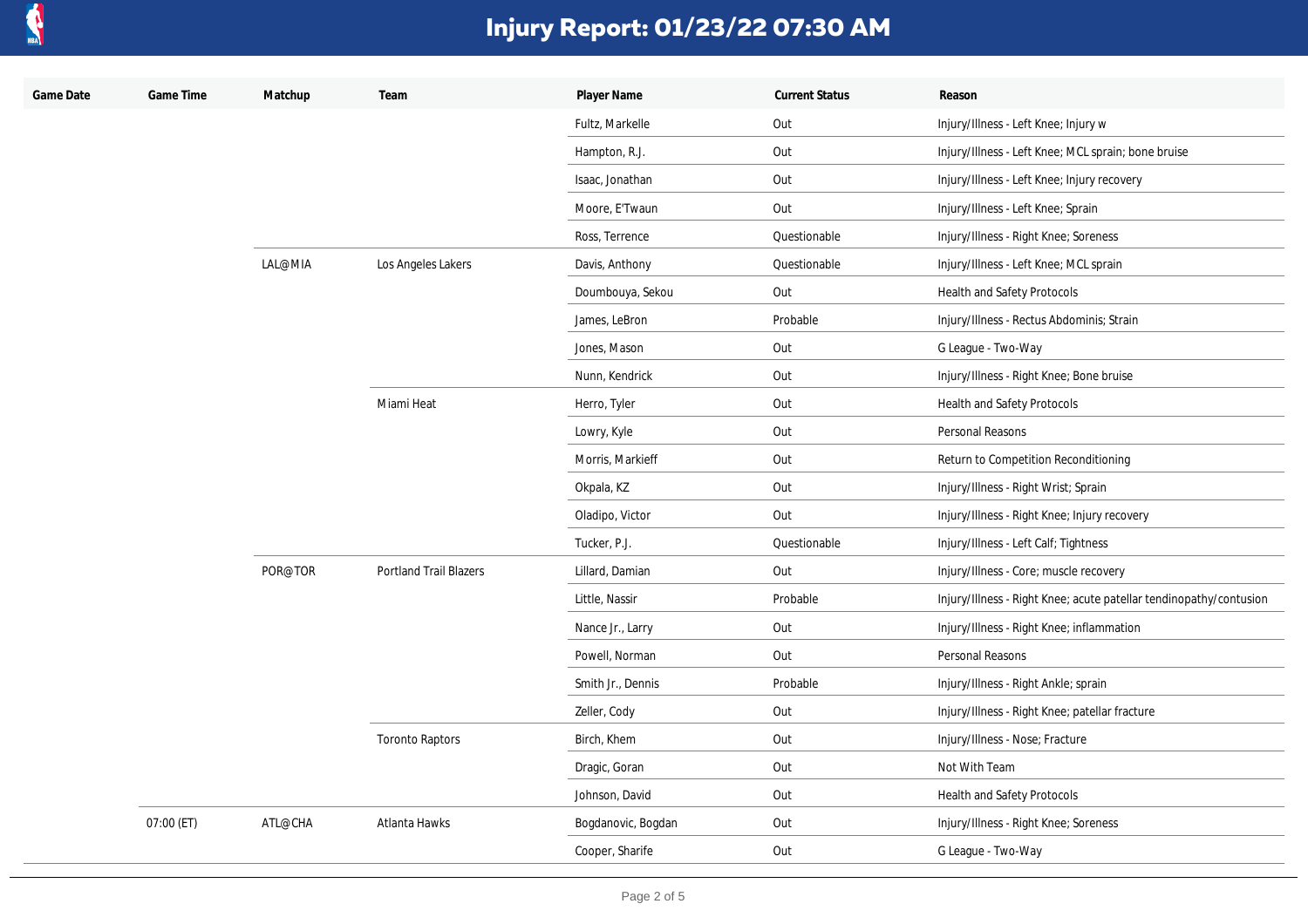

| Game Date | Game Time  | Matchup        | Team                     | Player Name       | <b>Current Status</b> | Reason                                     |
|-----------|------------|----------------|--------------------------|-------------------|-----------------------|--------------------------------------------|
|           |            |                |                          | Gallinari, Danilo | Questionable          | Injury/Illness - Right Achilles; Soreness  |
|           |            |                |                          | Huerter, Kevin    | Questionable          | Injury/Illness - Right Hip; Contusion      |
|           |            |                |                          | Johnson, Jalen    | Out                   | G League - On Assignment                   |
|           |            |                | <b>Charlotte Hornets</b> | Kulboka, Arnoldas | Out                   | G League - Two-Way                         |
|           |            |                |                          | Lewis, Scottie    | Out                   | G League - Two-Way                         |
|           |            |                |                          | McDaniels, Jalen  | Out                   | Injury/Illness - Left Ankle; Sprain        |
|           |            | PHI@SAS        | Philadelphia 76ers       | Curry, Seth       | Out                   | Injury/Illness - Left Ankle; Soreness      |
|           |            |                |                          | Green, Danny      | Out                   | Injury/Illness - Right Hip; Pain           |
|           |            |                |                          | Milton, Shake     | Out                   | Injury/Illness - Back; Contusion           |
|           |            |                |                          | Reed, Paul        | Out                   | G League - On Assignment                   |
|           |            |                |                          | Simmons, Ben      | Out                   | Personal Reasons                           |
|           |            |                |                          | Thybulle, Matisse | Out                   | Injury/Illness - Right Shoulder; Sprain    |
|           |            |                | San Antonio Spurs        | Cacok, Devontae   | Out                   | G League - Two-Way                         |
|           |            |                |                          | Collins, Zach     | Out                   | Return to Competition Reconditioning       |
|           |            |                |                          | Primo, Joshua     | Out                   | G League - On Assignment                   |
|           |            |                |                          | Wieskamp, Joe     | Out                   | G League - Two-Way                         |
|           | 07:30 (ET) | MEM@DAL        | <b>Dallas Mavericks</b>  | Brown, Sterling   | Out                   | Injury/Illness - Left Foot; Soreness       |
|           |            |                | Memphis Grizzlies        | Adams, Steven     | Questionable          | Injury/Illness - Right Ankle; Soreness     |
|           |            |                |                          | Anderson, Kyle    | Out                   | Health and Safety Protocols                |
|           |            |                |                          | Bane, Desmond     | Out                   | Health and Safety Protocols                |
|           |            |                |                          | Brooks, Dillon    | Out                   | Injury/Illness - Left Ankle; Sprain        |
|           |            |                |                          | Clarke, Brandon   | Questionable          | Injury/Illness - Back; Soreness            |
|           |            |                |                          | Jones, Tyus       | Out                   | Health and Safety Protocols                |
|           |            |                |                          | Terry, Tyrell     | Out                   | G League - Two-Way                         |
|           | 08:00 (ET) | <b>BKN@MIN</b> | <b>Brooklyn Nets</b>     | Claxton, Nic      | Questionable          | Injury/Illness - Left Hamstring; Tightness |
|           |            |                |                          | Duke Jr., David   | Out                   | G League - Two-Way                         |
|           |            |                |                          | Durant, Kevin     | Out                   | Injury/Illness - Left Knee; MCL Sprain     |
|           |            |                |                          |                   |                       |                                            |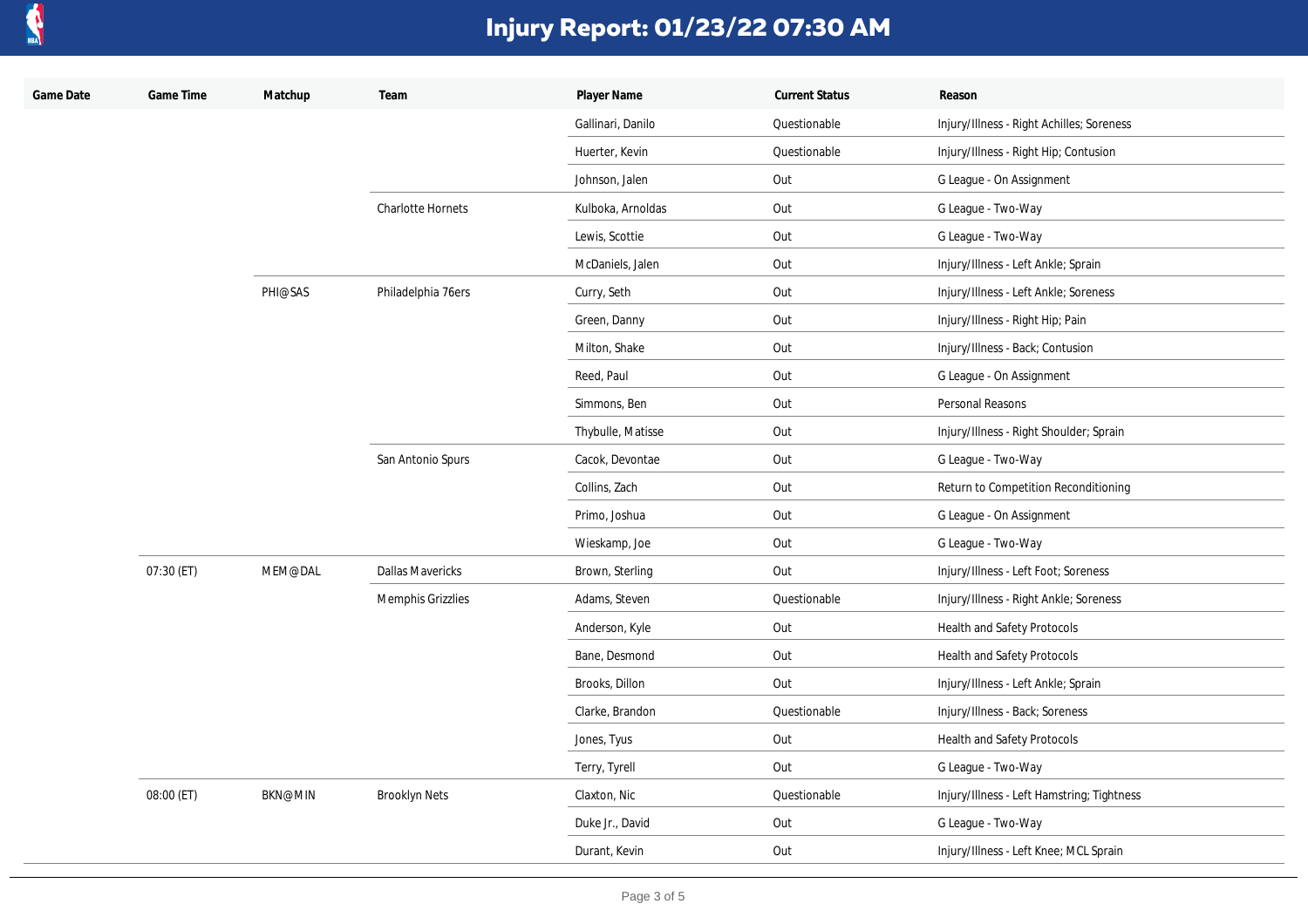

| Game Date  | Game Time  | Matchup | Team                         | Player Name         | <b>Current Status</b> | Reason                                                                     |
|------------|------------|---------|------------------------------|---------------------|-----------------------|----------------------------------------------------------------------------|
|            |            |         |                              | Harris, Joe         | Out                   | Injury/Illness - Left Ankle; Surgery                                       |
|            |            |         |                              | Millsap, Paul       | Out                   | Personal Reasons                                                           |
|            |            |         | Minnesota Timberwolves       | Beverley, Patrick   | Questionable          | Injury/Illness - Right Ankle; Sprain                                       |
|            |            |         |                              | Bolmaro, Leandro    | Out                   | G League - On Assignment                                                   |
|            |            |         |                              | McLaughlin, Jordan  | Questionable          | Return to Competition Reconditioning                                       |
|            |            | DET@DEN | Denver Nuggets               | Cancar, Vlatko      | Out                   | Injury/Illness - Right Foot; Surgery                                       |
|            |            |         |                              | Green, JaMychal     | Questionable          | Health and Safety Protocols                                                |
|            |            |         |                              | Green, Jeff         | Questionable          | Injury/Illness - Left Quadriceps; Contusion                                |
|            |            |         |                              | Murray, Jamal       | Out                   | Injury/Illness - Left Knee; Injury Recovery/Health and Safety<br>Protocols |
|            |            |         |                              | Porter Jr., Michael | Out                   | Injury/Illness - Lumbar Spine; Surgery                                     |
|            |            |         | <b>Detroit Pistons</b>       | Garza, Luka         | Out                   | Return to Competition Reconditioning                                       |
|            |            |         |                              | Grant, Jerami       | Out                   | Health and Safety Protocols                                                |
|            |            |         |                              | Hayes, Killian      | Questionable          | Injury/Illness - Right Hip; Contusion                                      |
|            |            |         |                              | Jackson, Frank      | Out                   | Return to Competition Reconditioning                                       |
|            |            |         |                              | Livers, Isaiah      | Out                   | Injury/Illness - Right Foot; Injury Management                             |
|            |            |         |                              | Olynyk, Kelly       | Out                   | Health and Safety Protocols                                                |
|            |            |         |                              | Smith, Chris        | Out                   | G League - Two-Way                                                         |
|            | 08:30 (ET) | UTA@GSW | <b>Golden State Warriors</b> | Green, Draymond     | Out                   | Injury/Illness - Left L5-s1; Disc - Injury Recovery                        |
|            |            |         |                              | Iguodala, Andre     | Out                   | Injury/Illness - Left Hip; Injury Management                               |
|            |            |         |                              | Wiseman, James      | Out                   | Injury/Illness - Right Knee; Injury Recovery                               |
|            |            |         | Utah Jazz                    | Bogdanovic, Bojan   | Probable              | Injury/Illness - Left Finger; Strain                                       |
|            |            |         |                              | Forrest, Trent      | Questionable          | Injury/Illness - Right Hip; Contusion                                      |
|            |            |         |                              | Gobert, Rudy        | Questionable          | Injury/Illness - Left Ankle; Soreness                                      |
|            |            |         |                              | Mitchell, Donovan   | Out                   | Injury/Illness - N/A; Concussion Protocol                                  |
|            |            |         |                              | Whiteside, Hassan   | Questionable          | Injury/Illness - N/A; Return to Competition Reconditioning                 |
| 01/24/2022 | 07:00 (ET) | NYK@CLE | <b>Cleveland Cavaliers</b>   |                     |                       | NOT YET SUBMITTED                                                          |